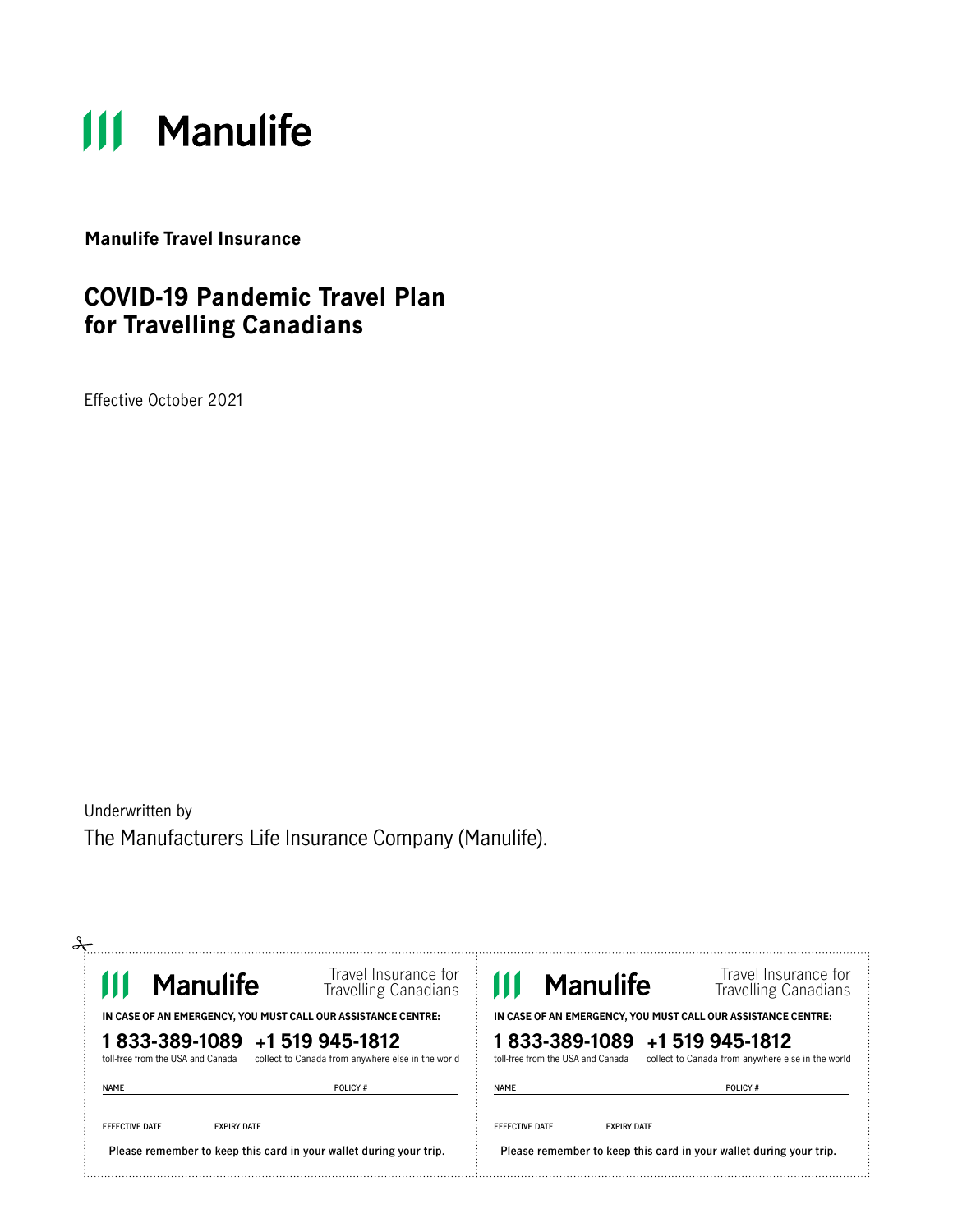### **Manulife Travel Insurance COVID-19 Pandemic Travel Plan for Travelling Canadians**

Effective October 2021

Accessible formats and communication supports are available upon request. Visit **[Manulife.ca/accessibility](http://Manulife.ca/accessibility)** for more information.

**10-Day Free Look** – If you notify us within 10 days of your purchase date, as indicated on your confirmation, that you are not completely satisfied with your policy, we will provide a full refund if you have not already departed on your trip and there is no claim in progress. For information on refunds after the 10-Day Free Look period, please refer to the Cancellation & Refunds section in this policy.



Everyone wants to have a carefree trip and should be able to travel with confidence in their travel insurance purchase. Most people travel every day without a problem, but if something does happen, the member companies of the Travel Health Insurance Association of Canada (THiA) want you to know your rights. THiA's Travel Insurance Bill of Rights and Responsibilities builds on the golden rules of travel insurance:

> Know your health • Know your trip Know your policy • Know your rights

For more information, go to [www.thiaonline.com/Travel\\_Insurance\\_Bill\\_of\\_Rights\\_and\\_Responsibilities.html](http://www.thiaonline.com/Travel_Insurance_Bill_of_Rights_and_Responsibilities.html)

The Assistance Centre is open 24 hours a day, each day of the year.

Immediate access to the Assistance Centre is also available through its TravelAid mobile app. Visit **<http://www.active-care.ca/en/travelaid/>**to download the app.

Please note that you must call the Assistance Centre in a medical emergency and prior to any treatment. Otherwise, you will have to pay 20% of the eligible medical expenses we would normally pay under this policy. If it is medically impossible for you to call, please have someone call on your behalf as soon as possible.

The Manufacturers Life Insurance Company



### **Table of contents**

#### **Section**

| 1.              |                                                     |  |
|-----------------|-----------------------------------------------------|--|
| 2.              |                                                     |  |
| 3.              |                                                     |  |
| 4.              |                                                     |  |
| 5.              |                                                     |  |
|                 |                                                     |  |
|                 |                                                     |  |
|                 |                                                     |  |
|                 |                                                     |  |
|                 |                                                     |  |
|                 |                                                     |  |
|                 |                                                     |  |
| 6.              |                                                     |  |
| 7.              |                                                     |  |
|                 | What does Emergency Medical Insurance cover? 5      |  |
| 8.              | EMERGENCY MEDICAL EXCLUSIONS & LIMITATIONS  6       |  |
|                 | What does Emergency Medical Insurance not cover?  6 |  |
| 9.              |                                                     |  |
|                 |                                                     |  |
| 10.             | TRIP INTERRUPTION EXCLUSIONS & LIMITATIONS  8       |  |
| 11 <sub>1</sub> |                                                     |  |
|                 | How does this insurance work with other coverages   |  |
| 12.             |                                                     |  |
| 13.             |                                                     |  |
| 14.             |                                                     |  |
| 15.             |                                                     |  |
|                 |                                                     |  |

The Assistance Centre is open 24 hours a day, each day of the year.

Immediate access to the Assistance Centre is also available through its TravelAid mobile app. Visit **<http://www.active-care.ca/en/travelaid/>** to download the app.

Please note that you must call the Assistance Centre in a medical emergency and prior to any treatment. Otherwise, you will have to pay 20% of the eligible medical expenses we would normally pay under this policy. If it is medically impossible for you to call, please have someone call on your behalf as soon as possible.

The Manufacturers Life Insurance Company

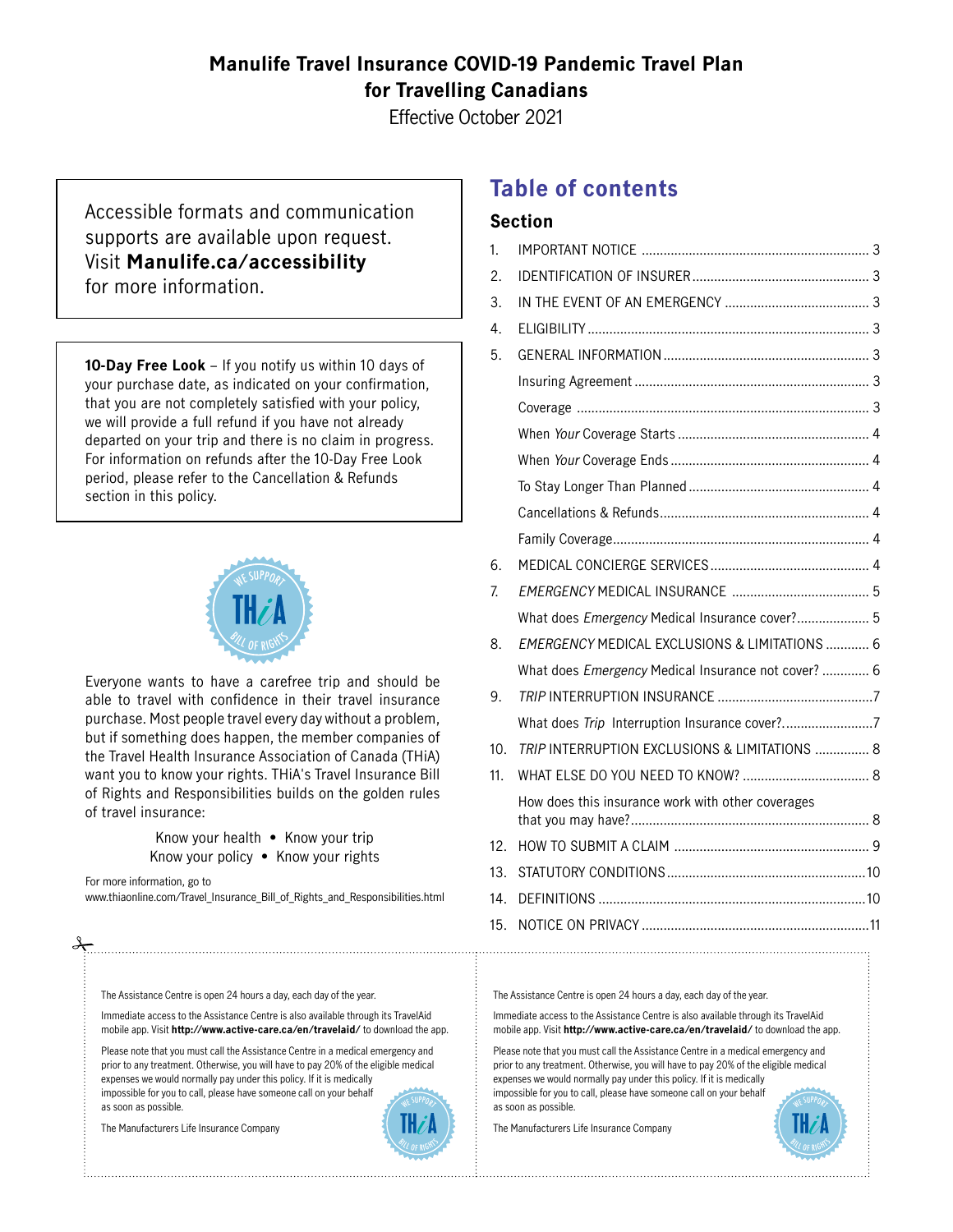### <span id="page-2-0"></span>**SECTION 1 – Important Notice**

#### **READ CAREFULLY BEFORE YOU TRAVEL**

You have purchased a travel insurance policy - what's next? We want you to understand (and it is in your best interest to know) what your policy includes, what it excludes, and what is limited (payable but with limits). Please take time to read through your policy before you travel. Italicized terms are defined in your policy.

- Travel insurance covers claims arising from sudden and unexpected situations (i.e. accidents and emergencies) and typically not follow-up or recurrent care.
- To qualify for this insurance, you must meet all of the eligibility requirements.
- This insurance contains limitations and exclusions (i.e. medical conditions that are not stable, pregnancy, child born on trip, excessive use of alcohol, high risk activities).
- This insurance may not cover claims related to pre-existing medical conditions, whether disclosed or not at time of policy purchase.
- Contact our Assistance Centre before seeking treatment or your benefits may be limited.
- In the event of a claim your prior medical history may be reviewed.
- If you have been asked to complete a medical questionnaire and any of your answers are not accurate or complete, your policy will be voidable.

#### IT IS YOUR RESPONSIBILITY TO UNDERSTAND YOUR COVERAGE. IF YOU HAVE QUESTIONS, PLEASE CALL THE CUSTOMER SERVICE CENTRE AT THE NUMBER PROVIDED IN YOUR CONFIRMATION.

#### **Notice Required by Provincial Legislation**

**This policy contains a provision removing or restricting the right of the insured to designate persons to whom or for whose benefit insurance money is to be payable.**

### **SECTION 2 – Identification of Insurer**

This policy is underwritten by The Manufacturers Life Insurance Company (Manulife). Manulife has appointed Active Claims Management Inc. (operating as Active Care Management) as the provider of all assistance and claims services under this policy.

### **SECTION 3 – In the Event of an Emergency**

#### **IN THE EVENT OF AN EMERGENCY CALL THE ASSISTANCE CENTRE IMMEDIATELY**

**1 833-389-1089 toll-free from the USA and Canada. +1 519 945-1812 collect to Canada from anywhere else in the world.**

> **Our Assistance Centre is ready to assist you 24 hours a day, each day of the year.**

Immediate access to the Assistance Centre is also available through its TravelAidTM mobile app. The TravelAid mobile app can also provide you with directions to the nearest medical facility, local emergency telephone numbers (such as 911 in North America), and pre- and post-departure travel tips.

To download the app, visit: <http://www.active-care.ca/en/travelaid/>

You must call the Assistance Centre before obtaining emergency treatment, so that we may:

- · confirm coverage
- · provide pre-approval of treatment.

If it is medically impossible for you to call prior to obtaining emergency treatment, we ask that someone call on your behalf as soon as possible. Otherwise, if you do not call the Assistance Centre before you obtain emergency treatment you will have to pay 20% of the eligible medical expenses we would normally pay under this insurance.

### **SECTION 4 – Eligibility**

#### **To be eligible for coverage, you must, as of the date you apply for coverage and the effective date:**

- be a resident of Canada and covered under a government health insurance plan for the entire duration of your trip;
- be at least thirty (30) days of age:
- not have been advised by a *physician* to avoid travel at this time;
- not have a terminal illness or metastatic cancer;
- not require kidney dialysis;
- not have been prescribed or used home oxygen in the last twelve (12) months; and
- never have had bone marrow, stem cell or organ transplant (except corneal transplant).

### **SECTION 5 – General Information**

#### **This policy does not include any coverage for Trip Cancellation benefits.**

Trip Interruption coverage is only available once you arrive at any destination included in your trip and only when you incur any expenses in relation to Coronavirus (COVID-19). See Section 9 - Trip Interruption Insurance for full details.

#### **INSURING AGREEMENT**

In consideration of the application for insurance for which you have met the eligibility requirements and paid the appropriate premium, we will pay expenses for the benefits set out in this document, subject to the terms, limitations, exclusions and other conditions and in excess of those reimbursable under any group, individual, private or public plan or contract of insurance, including any auto insurance plan and your government health insurance plan. Some benefits are subject to advance approval by our Assistance Centre. Unless otherwise stated, all amounts referred to in this policy are in Canadian dollars. You will be responsible for any expenses that are not payable by us.

#### **COVERAGE**

**Up to a total combined maximum of \$5 Million** per insured person for reasonable and customary charges when you incur expenses:

- as a result of an emergency when travelling outside of your province or territory of residence that is unrelated to Coronavirus (COVID-19)
- for treatment you require when travelling outside of your province or territory of residence when the medical emergency is related to Coronavirus (COVID-19) and related complications provided that you have received the vaccine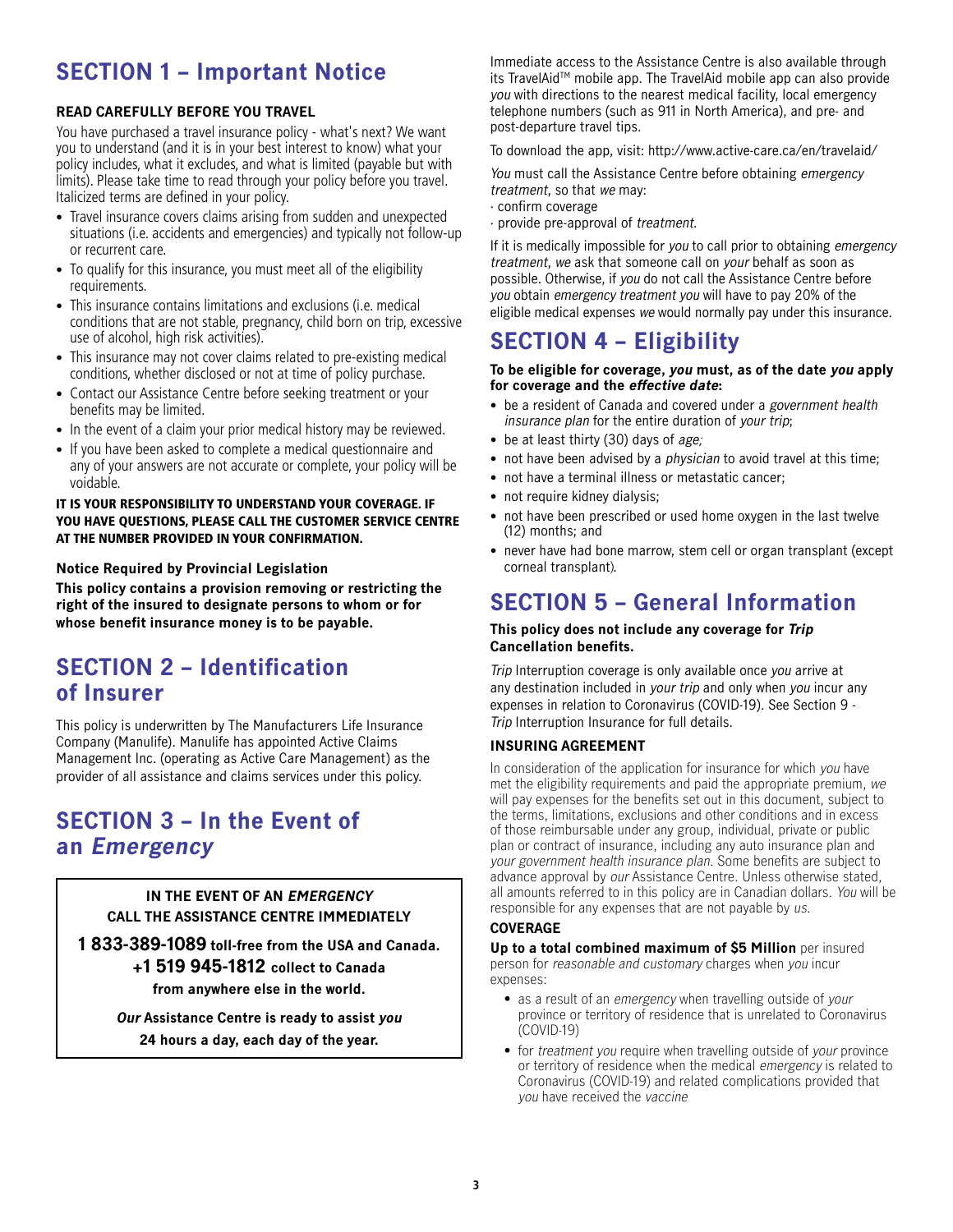<span id="page-3-0"></span>• **up to a maximum of \$1 Million** per insured person for reasonable and customary charges incurred by you as a result of an emergency related to Coronavirus (COVID-19) and related complications when you have not received the vaccine.

**Exception: Important information about cruise travel -** If you have not received the vaccine, this policy does not provide any coverage for Coronavirus (COVID-19) and related complications on a cruise or at any destination included in your cruise itinerary. This exception for cruise travel does not apply to children 11 years old or younger who are not eligible to receive the vaccine, when travelling with at least one parent or guardian on the same cruise booking who has received the vaccine.

#### **Reasonable and customary charges incurred by you for a**

**Trip Interruption** claim in the event that you must self-isolate or quarantine during your trip as a result of Coronavirus (COVID-19) (see benefit details in Section 9).

Coverage under this policy is issued on the basis of information provided in your application. Your entire contract with us consists of: this policy, your application for this coverage, the confirmation issued in respect of that application and any other amendments or endorsements resulting from extensions of coverage.

This policy provides emergency medical coverage for travel outside your province or territory of residence or Canada.

#### **WHEN YOUR COVERAGE STARTS**

Travel Insurance must be purchased prior to departure from your province or territory of residence in Canada and for the entire duration of your trip.

All coverage starts on the later of:

- the *departure date*; or
- the effective date as stated on your confirmation.

#### **WHEN YOUR COVERAGE ENDS**

All coverage ends on the earlier of:

• the date you return home; or

• the expiry date, as stated on your confirmation.

**AUTOMATIC EXTENSION** of coverage is provided beyond your expiry date, as stated on your confirmation, if:

- your common carrier or vehicle is delayed and prevents you from travelling on your expiry date. In this case, we will extend your coverage for up to seventy-two (72) hours;
- you have been advised by a medical professional to self-isolate or quarantine as a result of Coronavirus (COVID-19), beyond your expiry date. In this case, we will extend your policy coverage for the duration of your quarantine and up to seventy-two (72) hours following the end date of your quarantine period.
- vou or your travel companion are hospitalized on the expiry date. In this case, we will extend your coverage during the hospitalization up to a maximum of 365 days or until, in our opinion, you are stable for discharge from the *hospital* or for evacuation *home*, whichever is earlier, and for up to five (5) days after discharge from the hospital; or
- you or your travel companion have a medical emergency that does not require hospitalization but prevents travel on your expiry date, as confirmed by a physician. In this case, we will extend your coverage for up to five (5) days.

#### **TO STAY LONGER THAN PLANNED**

If you are already on your trip and need to apply for an extension of your coverage, before the expiry date of your existing coverage, simply contact the representative where you purchased this insurance or Manulife Customer Service. You may be able to extend your coverage, as long as:

• the total length of your trip outside of Canada, including the extension, does not exceed the maximum allowed by your government health insurance plan;

• there has been no event that has resulted or may result in a claim against the policy and there has been no change in your health status.

Any extension is subject to approval by the Assistance Centre. In any case, we will not extend any coverage beyond twelve (12) months after the date you first leave home.

#### **CANCELLATIONS & REFUNDS**

- You may cancel your policy prior to your departure date.
- If you return home early, you may request a refund of premium (minimum \$25.00) for the unused coverage days of your plan, providing there has been or will be no claim reported or initiated, that you have not been provided with any assistance services and that you have mailed us your written request with proof of the date you returned home.
- All travellers insured under the same policy must return together for a refund to be possible.

#### **FAMILY COVERAGE**

If you have purchased Family Coverage, all family members must be named on your confirmation and must be under age sixty (60) and a minimum of thirty (30) days of age. Family Coverage can include: i) one applicant (parent or grandparent) travelling with their children/ grandchildren; ii) the applicant, spouse and children or grandchildren; or iii) three (3) generations of a single family (grandparent[s], parent[s] and their children). All family members must have coverage that starts and ends on the same dates.

### **SECTION 6 – Medical Concierge Services**

Manulife Travel Insurance is pleased to provide you with Standby MD<sup>TM</sup>, a worldwide on-demand directional care program.

#### **What services are available?**

StandbyMD has an international network of medical providers and partners who provide services across time zones and who assure a quick and streamlined access to healthcare 24/7/365 all over the world. StandbyMD allows you to access multiple levels of personalized care ranging from:

- Teleconsultations for eligible cases (telephone/chat/video conference access to a qualified physician who can assess your symptoms and provide treatment options)
- A network of visiting physicians (In 141 countries and over 4,500 cities)
- In-network clinics close to the patient
- In-network ERs located close to the patient only if necessary.

In addition, when you travel to the United States, StandbyMD offers the following services:

• Same-day co-ordination and delivery of lost/forgotten prescription maintenance medication, eyeglasses or contact lenses and medical supplies.

#### **How does this service work?**

StandbyMD's risk assessment algorithm triages patients according to their symptoms, profiles and location. Based on the information provided they are instantly referred to the most appropriate level of care their specific situation requires.

StandbyMD uses a worldwide network of providers that offer high-quality care at preferred rates and direct billing solutions, minimizing the likelihood of paying out-of-pocket.

The StandbyMD program will assist with coordinating payment of eligible expenses subject to the terms and conditions of the policy.

To access this service, simply call the Assistance Centre using the phone numbers indicated on the wallet card.

• you pay the additional premium; and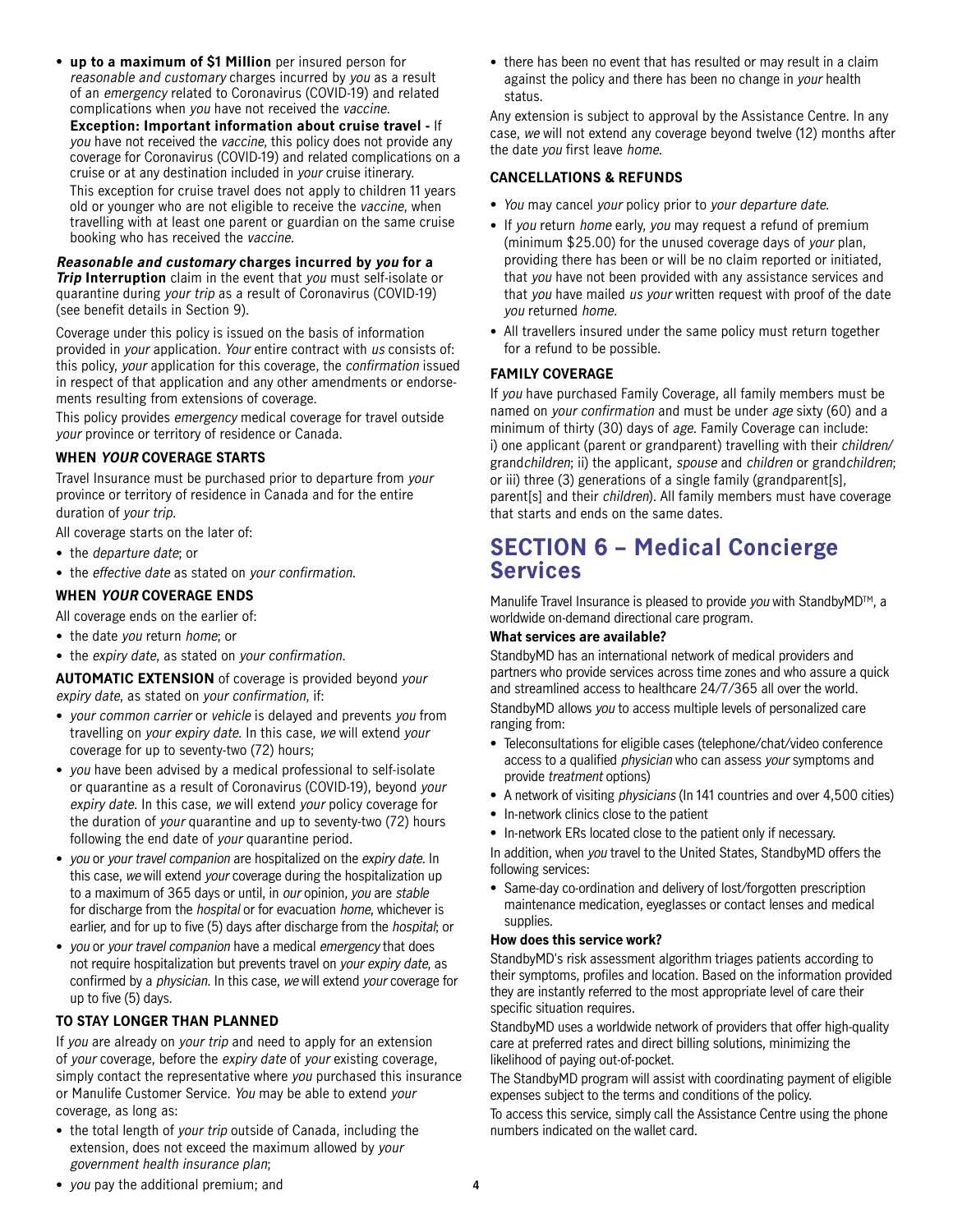#### <span id="page-4-0"></span>**Disclaimer, Waiver, and Limitation of Liability:**

StandbyMD is not intended to be a substitute for professional medical advice, it is provided for the purpose of assisting you in finding medical providers. The advice provided by StandbyMD is a recommendation only, and entirely voluntary. You still retain the right to choose for yourself, your own level of care regardless of StandbyMD's recommendation.

Medical providers utilized by StandbyMD are not employees, agents, nor in any way affiliated with StandbyMD, beyond accepting StandbyMD's referrals.

StandbyMD does not have any control, real or implied, over the medical judgment of participating medical providers, nor their actions or inactions. StandbyMD, upon making referrals under this policy does not assume any responsibility for:

- the availability,
- their quality,
- the results or outcome of any treatment or service.

Policyholders hereby specifically waive any and all rights to proceed legally against StandbyMD or anyone related to StandbyMD\* in any and all claims, demands, actions, causes of action, and suits of any kind, nature, or amount which relate to, or in any way directly or indirectly flow from the medical concierge services that StandbyMD is offering. StandbyMD's liability under these medical concierge services, if any, is limited solely to the amount of payment made to participating medical providers for the services that a policyholder obtained after they received a referral from StandbyMD.

\*Related persons include principals, parents, successors and assigns of StandbyMD.

### **SECTION 7 – Emergency Medical Insurance**

#### **What does Emergency Medical Insurance cover?**

Emergency Medical Insurance covers you for a combined total maximum of \$5 Million CAD per insured person:

- for covered expenses as a result of an emergency when travelling outside of your province or territory of residence that is unrelated to Coronavirus (COVID-19)
- for treatment you require when travelling outside of your province or territory of residence when the medical emergency is related to Coronavirus (COVID-19) and related complications provided that you have received the vaccine.

Emergency Medical Insurance covers you for up to \$1 Million CAD per insured person:

• for reasonable and customary charges incurred by you as a result of an emergency related to Coronavirus (COVID-19) and related complications when you have not received the vaccine.

**Exception: Important information about cruise travel -** If you have not received the vaccine, this policy does not provide any coverage for Coronavirus (COVID-19) and related complications on a cruise or at any destination included in your cruise itinerary. This exception for cruise travel does not apply to children 11 years old or younger who are not eligible to receive the vaccine, when travelling with at least one parent or guardian on the same cruise booking who has received the vaccine.

**Note**: These covered expenses are in excess of any amount covered by your government health insurance plan or any other benefit plan. The treatment must be required as part of your emergency treatment.

After your medical emergency treatment has started, the Assistance Centre must assess and pre-approve additional medical treatment. If you undergo tests as part of a medical investigation, treatment or surgery, obtain treatment or undergo surgery that is not pre-approved, your claim will not be paid. This includes but is not limited to MRI,

MRCP, CAT Scan, CT Angiogram, sonograms, ultrasounds, Nuclear Stress Test, biopsies, Angiogram, Angioplasty, cardiovascular surgery including any associated diagnostic test(s), Cardiac Catheterization or any surgery. Reimbursement is subject to the terms and conditions of this policy.

Covered expenses and benefits are subject to the policy's maximums, exclusions and limitations.

The eligible covered expenses include:

- **1. Expenses for emergency treatment** Reasonable and customary charges for medical care received from a physician in or out of hospital; the cost of a semi-private hospital room (or an intensive or coronary care unit where medically necessary); the services of a licensed private duty nurse while you are in hospital; the rental or purchase (whichever is less) of a hospital bed, wheelchair, brace, crutch or other medical appliance; tests that are needed to diagnose or find out more about your condition; and drugs that are prescribed for you and are available only by prescription from a physician or dentist.
- **2. Expenses for paramedical services** Care received from a licensed chiropractor, osteopath, physiotherapist, chiropodist or podiatrist, up to \$70 per visit to a combined maximum of \$700 for a covered injury.
- **3. Expenses for ambulance transportation** Reasonable and customary charges for local licensed ambulance service to transport you to the nearest appropriate medical service provider in an emergency.

#### **4. Expenses for emergency dental treatment –**

- If you need emergency dental treatment, we will pay up to \$300 for the relief of dental pain; and/or
- If you suffer an accidental blow to the mouth, we will pay up to \$3,000 for the reasonable and customary charges to repair or replace your natural or permanently attached artificial teeth (up to \$1,500 during your trip and up to \$1,500 after your return home to continue treatment in the ninety (90) days after the accident).
- **5. Expenses to bring someone to your bedside** If you are travelling alone and are admitted to a hospital for three (3) days or more because of a medical emergency, we will pay the return economy class airfare via the most cost-effective itinerary for someone to be with you and we will also pay up to \$1,000 for that person's hotel and meals. For a *child* insured under this policy, this benefit is available immediately upon their hospital admission.
- **6. Extra expenses for meals hotel, and taxi** If a medical emergency prevents you or your travel companion from returning home as originally planned, or if your emergency medical treatment or that of your travel companion requires your transfer to a location that is different from your original destination, we will reimburse you up to \$200 per day to a maximum of \$2,000 for your extra meals, hotel and taxi fares. We will only reimburse you for these expenses if you have actually paid for them.
- **7. Expenses related to your death** If, during your trip, you die from an emergency covered under this insurance, we will reimburse your estate for:
	- up to \$5,000 to have your body prepared where you die and the cost of the standard transportation container normally used by the airline, plus the return home of your body;
	- up to \$5,000 to have your body prepared and the cost of a standard burial container, plus up to \$5,000 for your burial where you die; or
	- up to \$5,000 to cremate your body where you die, plus the return home of your ashes.
	- In addition, if someone is legally required to identify your body and must travel to the place of your death, we will pay the return economy class airfare via the most cost-effective itinerary for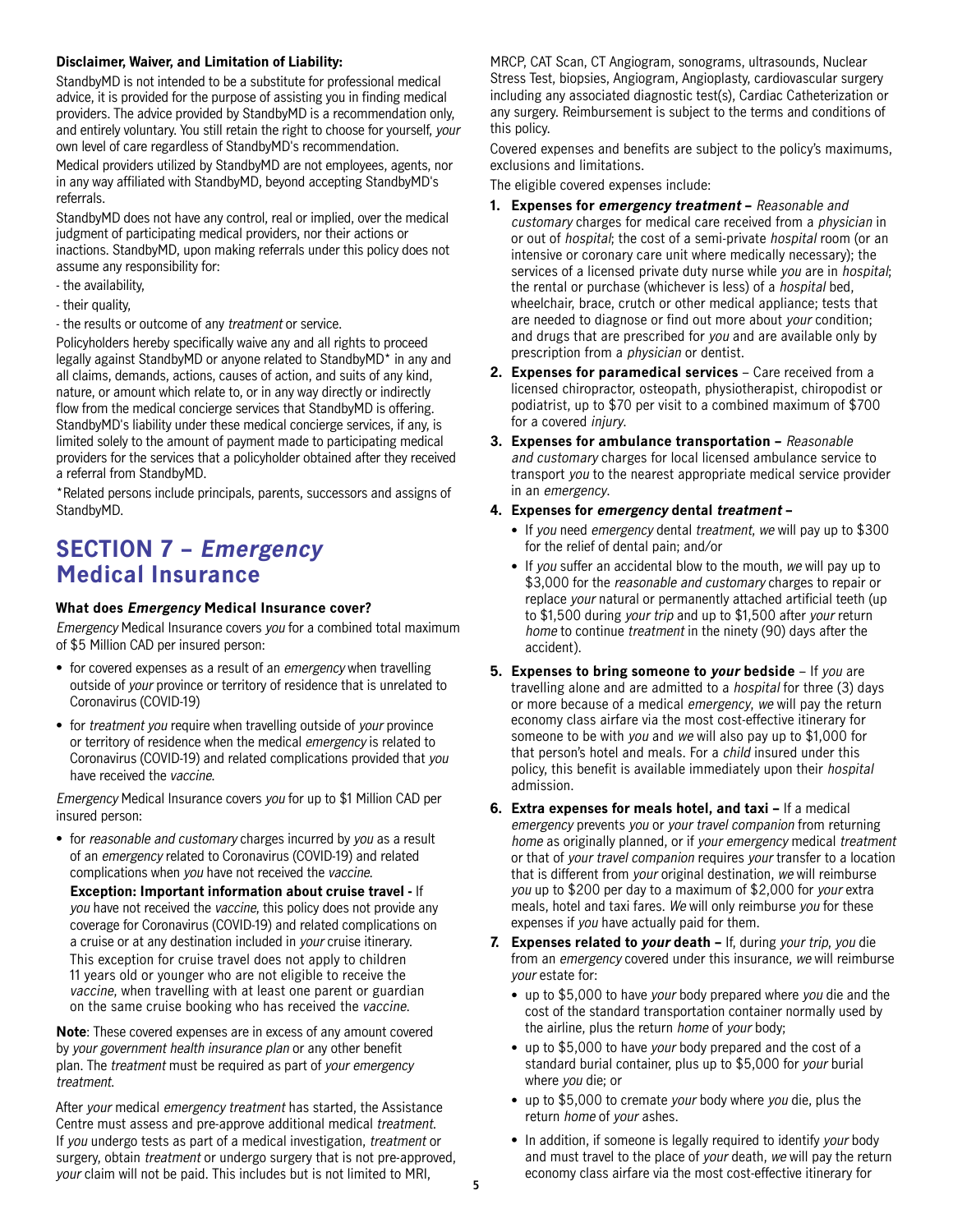<span id="page-5-0"></span>that person, and up to \$300 for that person's hotel and meal expenses. We will also provide that person with Emergency Medical Insurance under the same terms and limitations of this policy for up to seventy-two (72) hours.

- **8. Expenses to bring you home** If your treating physician recommends that you return home earlier than planned because of your emergency or if our medical advisors recommend that you return home after your emergency, we will pay for one or more of the following:
	- the extra cost of economy class airfare via the most cost-effective itinerary; and/or
	- a stretcher airfare on a commercial flight via the most costeffective itinerary, if a stretcher is medically necessary; and/or
	- the cost of return economy class airfare via the most costeffective itinerary for a qualified medical attendant to accompany you, and the attendant's reasonable fees and expenses, if this is medically necessary or required by the airline; and/or
	- the cost of air ambulance transportation if this is medically necessary.
- **9. Return Excess Baggage** When approved in advance by the Assistance Centre, up to \$300 for the return of your excess baggage. This benefit is payable if you return home under Benefit #7 or #8.
- **10. Expenses to return children under your care** If you are admitted to hospital for more than twenty-four (24) hours or must return home because of an emergency, we will pay for the extra cost of one-way economy class airfare to return the children home via the most cost-effective itinerary and the return economy class airfare via the most cost-effective itinerary for a qualified escort when the airline requires it. The children must have been under your care during your trip and covered under a policy underwritten by us.
- **11. Childcare expenses** We will pay up to \$75 per day to a maximum of \$500 for childcare costs incurred by you during your trip to care for your children travelling with you and remaining with you at your destination while you are hospitalized as an in-patient during your trip. Original receipts from the professional childcare provider are required and the professional childcare provider must be someone other than immediate family or a travel companion.
- **12. Expenses to return your travel companion** We will cover the extra cost of one-way economy class airfare via the most cost-effective itinerary, to return your travel companion (who is travelling with you at the time of your emergency and insured under our travel insurance plan) home, if you are repatriated or evacuated under Benefit #7 or #8 above.
- **13. Expenses to return your vehicle home** If, because of a medical emergency, you are unable to drive the vehicle you used during your trip, we will cover up to \$3,000 charged by a commercial agency to bring your vehicle home. If you rented a vehicle during your trip, we will cover its return to the rental agency.
- **14. Hospital Allowance** When you are hospitalized for 48 hours or more due to sickness or injury during your trip, we will reimburse you \$50 per day up to \$300 per policy for your telephone, parking and television out-of-pocket expenses. Expenses must be supported by original receipts.
- **15. Phone call expenses** We will pay for phone calls to or from our Assistance Centre regarding your medical emergency. You must provide receipts or other reasonable evidence to show the cost of these calls and the numbers phoned or received during your trip.
- **16. Pet Return** If your domestic dog or cat travels with you during your trip and you return to Canada under Benefit #7 or #8, we will pay the cost of one-way transportation up to a maximum of \$500 to return your domestic dog or cat to Canada.

**17. Terrorism Coverage –** When an act of terrorism directly or indirectly causes an eligible loss under the terms and conditions of this policy, coverage is available for up to two (2) acts of terrorism within a calendar year and up to a maximum aggregate payable limit of \$35 million for all eligible emergency medical in-force policies issued and administered by us. The amount payable for each eligible claim is in excess of all other sources of recovery including alternative or replacement travel options and other insurance coverage. The amount paid for all such claims shall be reduced on a pro rata basis so as to not exceed the respective maximum aggregate limit which will be paid after the end of the calendar year and after completing the adjudication of all claims relating to the *act(s)* of terrorism.

### **SECTION 8 – Emergency Medical Exclusions & Limitations**

#### **What does Emergency Medical Insurance not cover?**

We will not pay any expenses or benefits relating directly or indirectly to:

**1. A pre-existing medical condition.** The pre-existing medical condition exclusion that applies to you depends on the Rate Category you qualified for when you purchased this policy. Please see the definition of "pre-existing medical condition" and "stable" at the end of this policy.

 **Under Age 60 or Rate Category A.** We will not pay any expenses relating to:

- a pre-existing medical condition that is not stable in the three (3) months before your effective date; and/or
- your heart condition if, in the three (3) months before your effective date, any heart condition has not been stable or you have taken any form of nitroglycerine for the relief of angina pain; and/or
- your lung condition if, in the three (3) months before your effective date, any lung condition has not been stable or you required treatment with oxygen or Prednisone for a lung condition.

Rate Categories B and C. We will not pay any expenses relating to:

- a pre-existing medical condition that is not stable in the six (6) months before your effective date; and/or
- your heart condition if, in the six (6) months before your effective date, any heart condition has not been stable or you have taken any form of nitroglycerine for the relief of angina pain; and/or
- your lung condition if, in the six (6) months before your effective date, any lung condition has not been stable or you required treatment with oxygen or Prednisone for a lung condition.
- **2.** Covered expenses that exceed the reasonable and customary charges where the medical emergency happens.
- **3.** Any emergency when, prior to the purchase date, you had not met all the eligibility requirements or truthfully and accurately answered all the questions in the medical questionnaire (if applicable).
- **4.** Covered expenses that exceed 80% of the cost we would normally have to pay under this insurance if you do not, or someone on your behalf does not, contact the Assistance Centre at the time of the emergency.
- **5.** Expenses related to the *treatment* of Coronavirus (COVID-19) and related complications you suffer or contract while you are on your cruise or in any destination included in your cruise itinerary if you have not received the vaccine.

This exclusion does not apply to children 11 years old or younger who are not eligible to receive the vaccine, when travelling with at least one parent or guardian on the same cruise booking who has received the vaccine.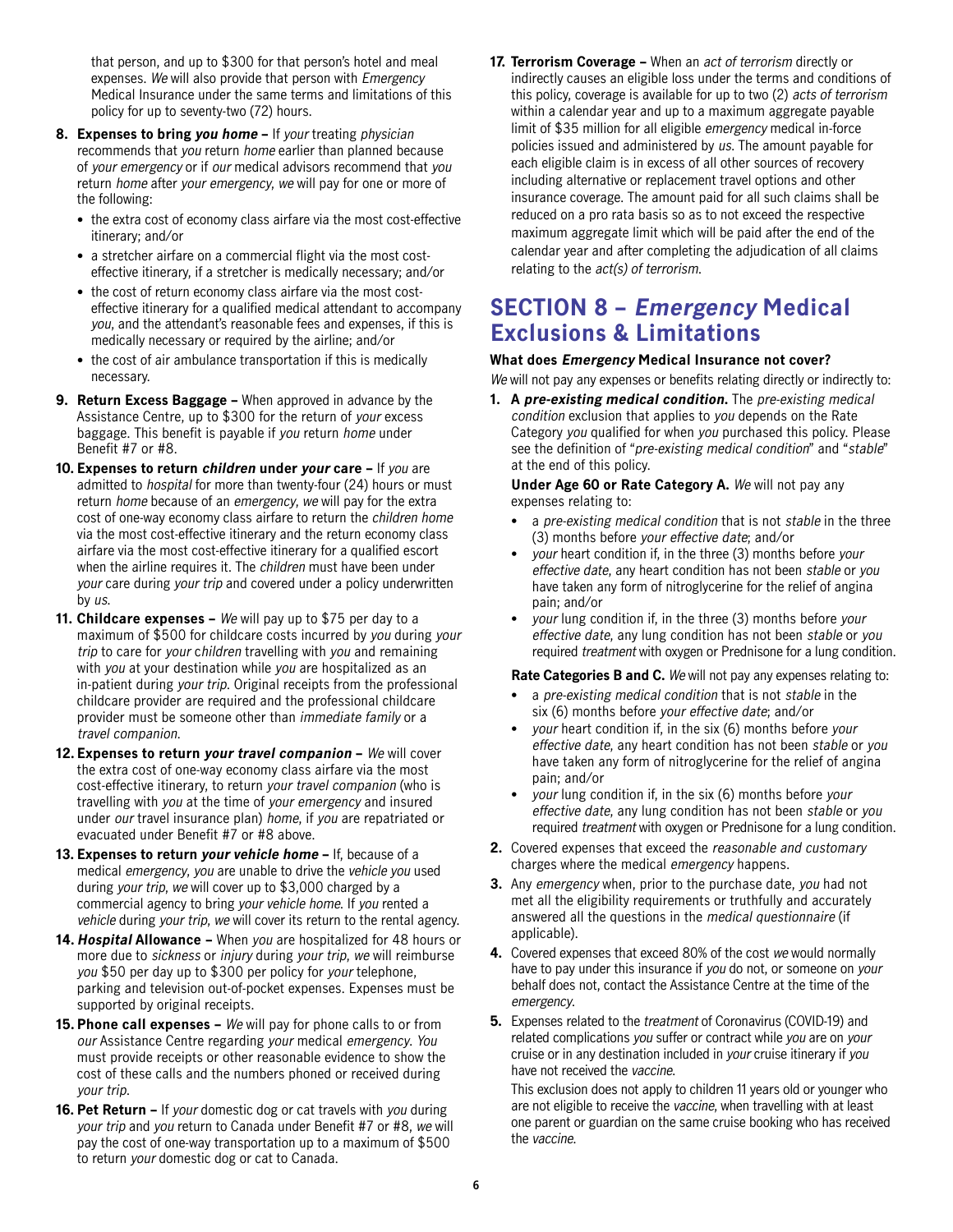- <span id="page-6-0"></span>**6.** The cost of and any expenses for a Coronavirus (COVID-19) test that is mandated by any body with appropriate authority (such as a government or a transportation service) for entry into or exit from a country/jurisdiction or to use its services.
- **7.** Magnetic resonance imaging (MRI), computerized axial tomography (CAT) scans, sonograms, ultrasounds or biopsies, cardiac catheterization, angioplasty and/or cardiovascular surgery including any associated diagnostic test(s) or charges unless approved in advance by the Assistance Centre prior to being performed. All surgery must be authorized by the Assistance Centre prior to being performed except in extreme circumstances where surgery is performed on an emergency basis immediately upon admission to hospital.
- **8.** Any non-emergency, experimental or elective *treatment* such as cosmetic surgery, chronic care, rehabilitation including any expenses for directly or indirectly related complications.
- **9.** The continued *treatment* of a *medical condition* or related condition, following emergency treatment during your trip, if our medical advisors determine that your emergency has ended.
- **10.** A medical condition or symptoms:
	- when you knew or for which it was reasonable to believe or expect before you left home or before the effective date of coverage, that treatment will be required during your trip; and/or
	- for which future investigation or *treatment* was planned before you left home; and/or
	- which produced symptoms that would have caused an ordinarily prudent person to seek treatment in the three (3) months before leaving home; and/or
	- that had caused your physician to advise you not to travel.

**11.** Any emergency that occurs while you are participating in:

- any sporting activity for which you are paid, including snorkeling or scuba diving;
- any extreme sport or activity involving a high level of risk, such as those indicated below, but not limited to:
- mountain climbing requiring the use of specialized equipment, including carabiners, crampons, pick axes, anchors, bolts and lead rope or top rope anchoring equipment to ascend or descend a mountain;
- rock-climbing;
- parachuting;
- skydiving;
- hang-gliding or using any other air-supported sporting device; or
- participating in a motorized speed contest.
- **12.** Any trip made for the purpose of obtaining a diagnosis, treatment, surgery, investigation, palliative care, or any alternative therapy, whether or not it was authorized by a physician, as well as any directly or indirectly-related complication.
- **13.** Your self-inflicted injuries, unless medical evidence establishes that the injuries are related to a mental health illness.
- **14.** Any claim that results from or is related to your commission or attempted commission of a criminal offence or illegal act.
- **15.** Any medical condition that is the result of you not following treatment as prescribed to you, including prescribed medication.
- 16. Any medical condition, including symptoms of withdrawal, arising from, or in any way related to, your chronic use of alcohol, drugs or other intoxicants whether prior to or during your trip.
	- Any medical condition arising during your trip from, or in any way related to, the abuse of alcohol, drugs or other intoxicants.
- **17.** Any loss resulting from your minor mental or emotional disorder.
- 18. *Your* routine pre-natal or post-natal care;
	- *Your* pregnancy, delivery, or complications of either, arising 9 weeks before the expected date of delivery or 9 weeks after.
- **19.** Your child born during your trip.
- **20.** For insured children under two (2) years of age, any medical condition related to a birth defect.
- **21.** Any benefit that must be authorized or arranged in advance by the Assistance Centre when it has given no authorization or made no arrangement for that benefit.
- **22.** Any further medical treatment if our medical advisors determine that you should transfer to another facility or return to your home province/territory of residence for treatment, and you choose not to.
- **23.** Death or injury sustained while piloting an aircraft, learning to pilot an aircraft, or acting as a member of an aircraft crew.
- **24.** For policy extensions: any medical condition which first appeared, was diagnosed or treated after the scheduled departure date and prior to the effective date of the insurance extension.
- **25.** Any act of terrorism or any medical condition you suffer or contract when an official travel advisory issued by the Government of Canada states, "Avoid all non-essential travel" regarding the country, region or city of your destination, before your effective date.

To view the travel advisories, visit the Government of Canada Travel site. For claims due to Coronavirus (COVID-19), this exclusion does not apply. **Exception:** Treatment for Coronavirus (COVID-19) and related complications that you suffer or contract while you are on a cruise or any destination included in your cruise itinerary is not covered if you have not received the vaccine.

This exception does not apply to children 11 years old or younger who are not eligible to receive the vaccine, when travelling with at least one parent or guardian on the same cruise booking who has received the vaccine.

For claims not due to Coronavirus (COVID-19), this exclusion does not apply if your medical condition is unrelated to the travel advisory.

**26.** Any act of terrorism or any medical condition you suffer or contract when an official travel advisory issued by the Government of Canada states, "Avoid all travel" regarding the country, region or city of your destination, before your effective date.

To view the travel advisories, visit the Government of Canada Travel site.

This exclusion does not apply to claims for any medical condition unrelated to the travel advisory.

- **27.** Any act of terrorism caused by biological, chemical, nuclear or radioactive means.
- **28.** An act of war.

### **Section 9 - Trip Interruption Insurance**

**We do not pay any benefits for a quarantine or self-isolation in Canada as mandated by any government. This coverage does not include any benefits for Trip Cancellation.**

**Important information about cruise travel:** If you have not received the vaccine, this policy does not provide any coverage for Coronavirus (COVID-19) and related complications on a cruise or at any destination included in your cruise itinerary. **Exception:** For children 11 years old or younger who are not eligible to receive the vaccine, Coronavirus (COVID-19) coverage will be provided when travelling with at least one parent or guardian on the same cruise booking who has received the vaccine.

#### **Benefits – What does Trip Interruption Insurance cover?**

Trip Interruption coverage is only available after your departure to any destination included in your trip and only when you incur any expenses in relation to Coronavirus (COVID-19).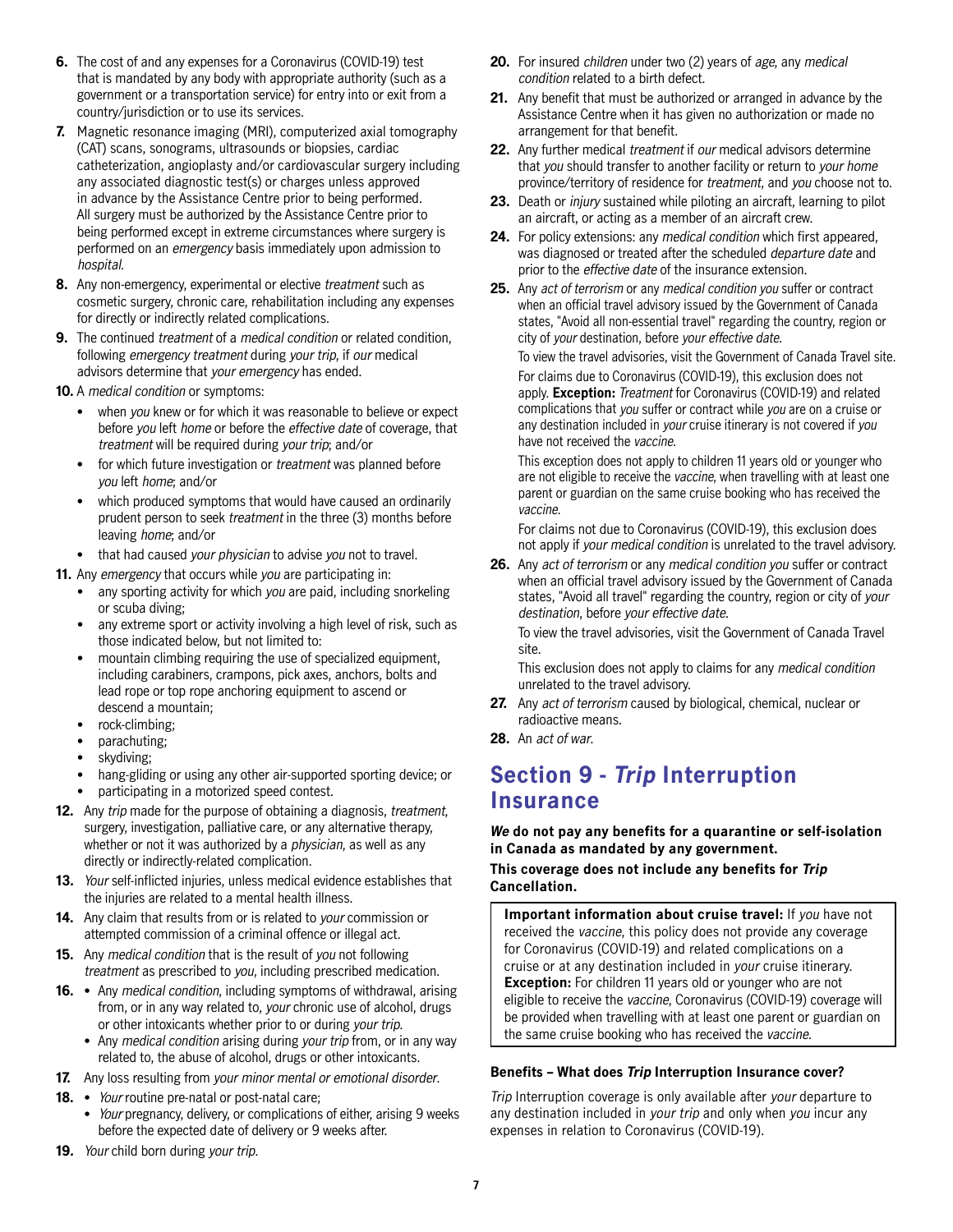<span id="page-7-0"></span>In the event you are unexpectedly required to self-isolate or quarantine as determined by a medical professional after your departure, we will pay:

- Up to \$500 for your one-way economy class airfare via the most cost-effective itinerary to return you home in the event you are delayed beyond the date you were originally scheduled to return home; and/or
- Up to \$200 per insured person per day for your additional and unplanned commercial hotel and meal expenses to a maximum of \$2,800. Family coverage maximum is \$400 per insured family per day to a maximum of \$5,600.

This benefit is only payable to a maximum of fourteen (14) days, if you are delayed beyond your original return date, and/or you must pay for the unexpected costs of your new accommodation and/or meals where you are required to be quarantined.

It is your responsibility to find accommodation during your quarantine. If you must be quarantined at a medical facility and medical treatment is not required, we will only pay up to the maximums as noted above.

These benefits are payable if either of the following covered events happen to you:

- 1. You or your travel companion are denied entry into any destination included in your trip and you are quarantined as requested by a medical professional;
- 2. Due to a positive Coronavirus (COVID-19) test result or contact tracing in any destination included in your trip, you or your travel companion are required to self-isolate or quarantine as requested by a medical professional, in your destination beyond your original return date.

### **Section 10 – Trip Interruption Exclusions & Limitations**

#### **What does Trip Interruption Insurance not cover?**

For Trip Interruption Insurance, we will not cover expenses or benefits relating to:

- **1.** Any Trip Interruption benefits because of a quarantine or self-isolation in Canada as mandated by any government.
- **2.** Any expenses due to an official travel advisory issued by the Government of Canada stating "Avoid all travel" regarding the country, region or city of your destination, before your departure date. To view the travel advisories, visit the Government of Canada Travel site.
- **3.** Any expenses you incur when you or your travel companion are denied entry into a country or a region included in your trip when prior to your departure date there were foreign government and/or regional travel guidelines or restrictions in place prohibiting Canadian residents' entrance due to Coronavirus (COVID-19).
- **4.** Any expenses you incur at any destination included in your trip, when before your departure date there were foreign government and/or regional travel guidelines or restrictions in place requiring you or your travel companion to self-isolate or quarantine for a specific period of time during your trip.
- **5.** Any pre-paid portion of your travel arrangements that are unused.
- **6.** Any expenses you incur if you have not received the vaccine:
	- while you are on your cruise; and/or
	- beyond your original cruise end date due to a positive Coronavirus (COVID-19) test result or contact tracing during your cruise or in any destination included in your cruise itinerary and you or your travel companion are required to self-isolate or quarantine.

This exclusion does not apply to children 11 years old or younger who are not eligible to receive the vaccine, when travelling with at least one parent or guardian on the same cruise booking who has received the vaccine.

### **SECTION 11 – What Else Do You Need to Know?**

This policy is issued based on information provided in your application (including the medical questionnaire, if required). Claims will be processed according to the policy in force at the time of claim. When completing the application and answering the medical questions, your answers must be complete and accurate. In the event of a claim, we will review your medical history. If any of your answers are found to be incomplete or inaccurate:

- your coverage will be void
- which means your claim will not be paid.

You must be accurate and complete in your dealings with us at all times. This insurance is void in the case of fraud or attempted fraud, or if you conceal or misrepresent any material fact in your application for this policy or extension of coverage for benefits under this policy. We will not pay a claim if you, any person insured under this policy or anyone acting on your behalf attempt to deceive us or makes a fraudulent, false or exaggerated statement or claim.

No agent or broker has the authority to change the contract or waive any of its provisions.

This policy is non-participating. You are not entitled to share in our divisible surplus.

#### **Limitation of Liability**

Our liability under this policy is limited solely to the payment of eligible benefits, up to the maximum amount purchased, for any loss or expense. Neither we, upon making payment under this policy, nor our agents or administrators assume any responsibility for the availability, quality, results or outcome of any treatment or service, or your failure to obtain any treatment or service covered under the terms of this policy.

#### **Premium**

The required premium is due and payable at the time of purchase and will be determined according to the schedule of premium rates then in effect. Premium rates and policy terms and conditions are subject to change without prior notice. When you have paid the appropriate premium and met the eligibility requirements, this policy along with your application forms part of your insurance contract and becomes a binding contract, providing that you are issued a confirmation upon which a contract policy number appears.

If you are ineligible for coverage, our only liability will be to refund any premium paid. You will be responsible for any expenses that are not payable by us. If the premium is insufficient for the period of coverage selected, we will charge and collect any underpayment; or shorten the policy period by written endorsement if an underpayment in premium cannot be collected. Coverage will be null and void if the premium is not received, if a cheque is not honoured for any reason, if credit card charges are invalid or if no proof of your payment exists.

#### **How does this insurance work with other coverages that you may have?**

The plans outlined in this policy are second payor coverages. If there are other third party liability, group or individual, basic or extended health insurance plans or contracts, including any private, provincial or territorial auto insurance plan providing hospital, medical or therapeutic coverage or any other third party liability insurance in force concurrently herewith, amounts payable hereunder are limited to that portion of your expenses, incurred outside the province or territory of residence, that are in excess of the amounts for which you are insured under such coverage.

Total benefits paid to you by all insurers cannot exceed your actual expenses. We will co-ordinate the payment of benefits with all insurers who provide you with benefits similar to those provided under this insurance (except if your current or former employer provides you with an extended health insurance plan with a lifetime maximum coverage of \$50,000 or less), to a maximum of the largest amount specified by each insurer.

In addition, we have full rights of subrogation. In the event of a payment of a claim under this policy, we will have the right to proceed,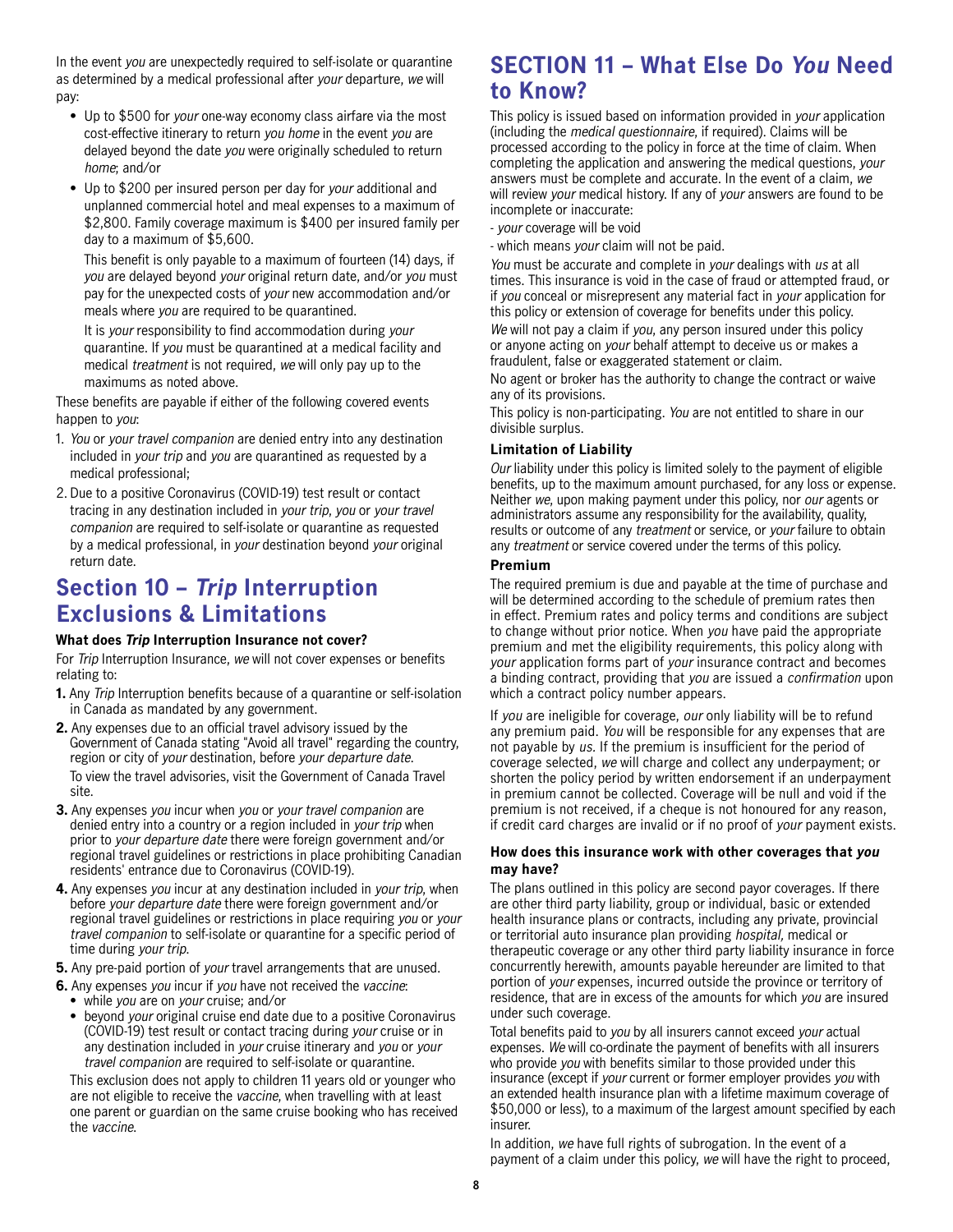<span id="page-8-0"></span>in your name, but at our expense, against third parties who may be responsible for giving rise to a claim under this policy. You will execute and deliver such documents as are necessary and co-operate fully with us to allow us to fully assert our rights. You must do nothing to prejudice such rights.

If you are insured under more than one insurance policy/certificate underwritten by us, the maximum you are entitled to is the largest amount specified for the benefit in any one policy/certificate. This condition does not apply to any claim related to Coronavirus (COVID-19) if you are also insured under a complimentary Manulife COVID-19 Emergency Medical Certificate of Insurance that was provided to you by the airline/tour operator. For greater clarity, if you are insured under one complimentary certificate and more than one policy/certificate underwritten by us that provides Coronavirus (COVID-19) coverage, the maximum amount payable for covered expenses incurred by you related to Coronavirus (COVID-19) cannot be more than the sum of the Coronavirus (COVID-19) coverage available under one policy/certificate and one complimentary certificate. The total amount we pay to you cannot exceed your actual expenses.

### **SECTION 12 – How to Submit a Claim**

#### **IN THE EVENT OF AN EMERGENCY CALL THE ASSISTANCE CENTRE IMMEDIATELY**

**1 833-389-1089 toll-free from the USA and Canada. +1 519 945-1812 collect to Canada from anywhere else in the world.**

> **Our Assistance Centre is ready to assist you 24 hours a day, each day of the year.**

Immediate access to the Assistance Centre is also available through its TravelAid mobile app. To download the app, visit: **[http://www.active-care.ca/en/travelaid/.](http://www.active-care.ca/en/travelaid/)**

Please note that **if you do not call** the Assistance Centre in an emergency and prior to receiving treatment, **you will have to pay 20% of the eligible medical expenses** we would normally pay under this policy (20% co-insurance). If it is medically impossible for you to call when the emergency happens, we ask that someone call on your behalf as soon as possible.

#### **Do not assume that someone will contact the Assistance Centre for you. It is your responsibility to verify that the Assistance Centre has been contacted.**

If you choose to pay eligible expenses directly to a health service provider without prior approval by the Assistance Centre, eligible expenses will be reimbursed to you based on the reasonable and customary charges that we would have paid directly to such provider. Medical charges that you pay may be higher than this amount. Therefore, you will be responsible for any difference between the amount you paid and the reasonable and customary charges reimbursed by us.

**Notice and Proof of Claim.** Claims must be reported within thirty (30) days of occurrence of a claim arising under this contract. Your proof of claim must be sent to us within ninety (90) days of the date a claim has occurred or the service was provided.

**Failure to Give Notice or Proof of Claim.** Failure to give notice or proof of claim within the prescribed period does not invalidate the claim if the notice or proof is given or provided as soon as reasonably possible and in no event later than one (1) year from the date of the occurrence arising under this contract, if it is shown that it was not reasonably possible to give notice or furnish proof within the time so prescribed.

**Proof of Claim.** The Assistance Centre will furnish forms for proof of claim within fifteen (15) days after receiving notice of claim. If you have not received the forms within that time, you may submit your proof of claim in the form of a written statement of the cause or nature of the accident, sickness, injury or insured risk giving rise to the claim and the extent of the loss or you can submit your claim online.

#### **Mailing Instructions**

Claims correspondence should be mailed to:

Manulife Travel Insurance c/o Active Care Management P.O. Box 1237, Stn. A Windsor, ON N9A 6P8

#### **Online Claim Submission**

For quick and easy claim submission, please have all of your documents available in electronic format and visit [https://manulife.acmtravel.ca t](https://manulife.acmtravel.ca)o submit your claim online.

You may call the Assistance Centre directly for specific information on how to submit a claim or to enquire about your claim status at: **1 833-389-1089** or **+1 519 945-1812.**

All money payable under this contact shall be paid by us within sixty (60) days after proof of claim and all required documentation has been received.

**If you are making an Emergency Medical Insurance claim**, we will need:

- original itemized receipts for all bills and invoices;
- proof of payment by you and by any other benefit plan;
- medical records including complete diagnosis by the attending physician or documentation by the hospital, which must support that the *treatment* was medically necessary;
- proof of the accident if you are submitting a claim for dental expenses resulting from an accident;
- proof of travel (including departure date and return date); and
- your historical medical records (if we determine applicable).

**If you are making a Trip Interruption claim,** we will need proof of the cause of the claim, including:

- a medical certificate completed by the attending physician and stating why travel was not possible as booked, if the claim is in relation to self-isolation or quarantine, or
- a report from an authority documenting the reason for the selfisolation or quarantine; and

We will also need, as applicable:

- original passenger receipts for the new tickets you had to purchase;
- original receipts for the travel arrangements you had paid in advance and for the extra hotel, and meals, expenses you may have had; and
- any other invoice or receipt supporting your claim.

#### **To whom will we pay your benefits, if you have a claim?**

Except in the case of your death, we will pay the covered expenses under this insurance to you or the provider of the service. Any sum payable for loss of life will be payable to your estate. You must repay us any amount paid or authorized by us on your behalf if we determine that the amount is not payable under your policy.

If currency conversion is necessary, we will use *our* exchange rate on the date you received the service outlined in your claim. We will not pay for any interest under this insurance.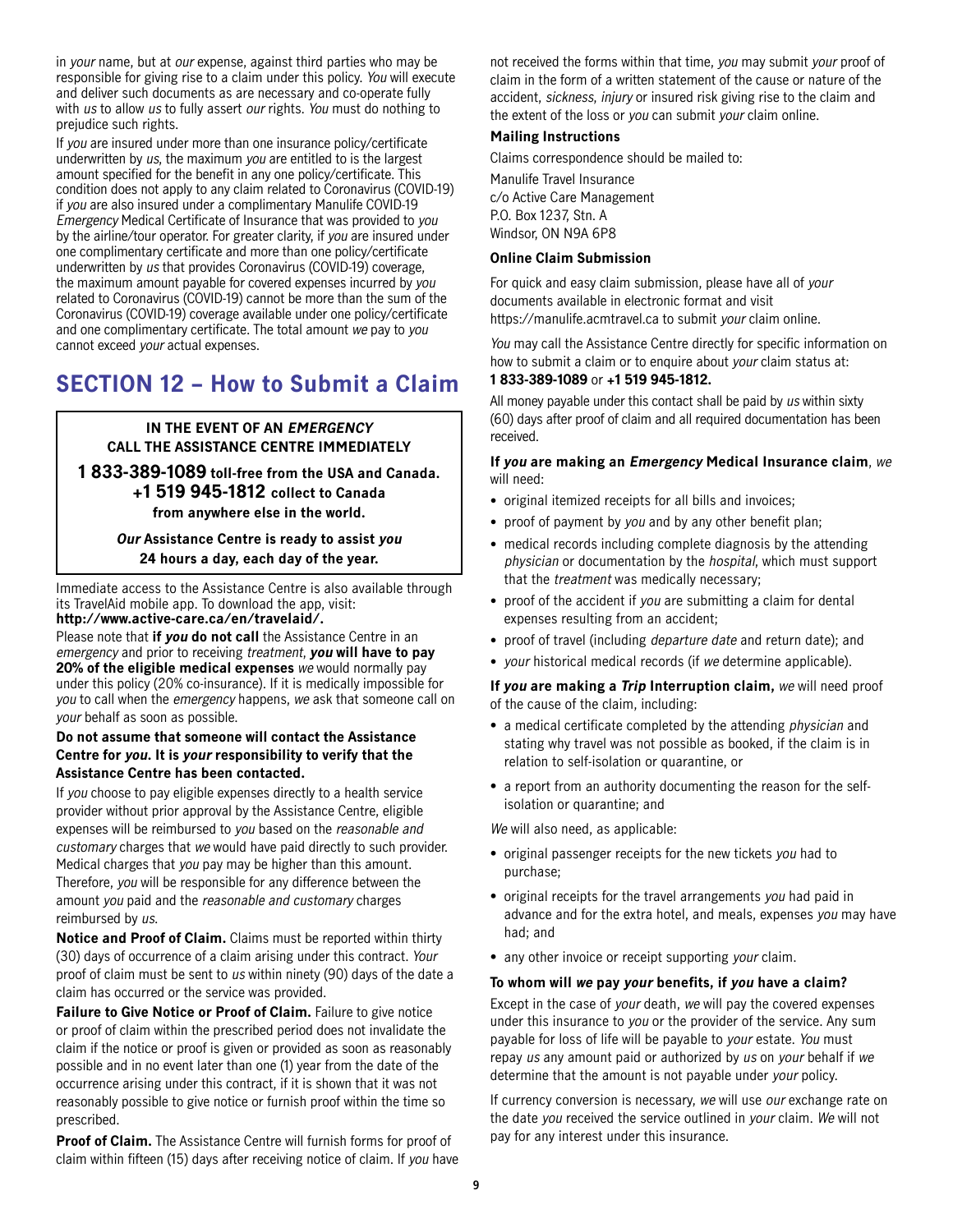#### <span id="page-9-0"></span>**Is there anything else you should know if you have a claim?**

If you disagree with our claim decision, the matter may be submitted for judicial resolution under the applicable law(s) of the Canadian province or territory where you reside at the time of application for this policy.

Every action or proceeding against an insurer for the recovery of insurance money payable under the contract is absolutely barred unless commenced within the time set out in the Insurance Act or in the Limitations Act, 2002 in Ontario or other applicable legislation.

### **SECTION 13 – Statutory Conditions**

**Copy of Application.** Upon request, a copy of the application shall be given to you or to a claimant under the contract.

**Waiver.** We reserve the right to decline any application or any request for extensions of coverage. No condition of this policy shall be deemed to have been waived, either in whole or in part, unless the waiver is clearly expressed in writing and signed by Manulife.

**Material Facts.** No statement made by you at the time of application for this contract shall be used in defence of a claim under or to avoid this contract unless it is contained in the application or any other written statements or answers furnished as evidence of insurability.

**Termination by Insurer.** We may terminate this contract in whole or in part at any time by giving written notice of termination to you and by refunding, concurrently with the giving of notice, the amount of premium paid in excess of the proportional premium for the expired time. The notice of termination may be delivered to you, or it may be sent by registered mail to your latest address on record. Where notice of termination is delivered to you, five (5) days notice of termination will be given; where it is mailed to you, ten (10) days notice will be given and the ten (10) days will begin on the day following the date of mailing of the notice.

**Rights of Examination.** For the purposes of determining the validity of a claim under this policy, we may obtain and review the medical records of your attending physician(s), including the records of your regular physician(s) at home. These records may be used to determine the validity of a claim, whether or not the contents of the medical records were made known to you before you incurred a claim under this policy. In addition, we have the right, and you shall afford us the opportunity, to have you medically examined when and as often as may reasonably be required while benefits are being claimed under this policy. If you die, we have the right to request an autopsy, if not prohibited by law.

### **SECTION 14 – Definitions**

When italicized in this policy, the term:

Act of terrorism means any activity that involves a threat to use or the actual use of violence or any dangerous or threatening act, or the use of force. Such act is directed against the general public, governments, organizations, properties or infrastructures, or electronic systems.

The intention of such activity is to:

- instill fear in the general public;
- disrupt the economy;
- intimidate, coerce or overthrow a government (whether that government is legal or illegal); and/or
- promote political, social, religious or economic objectives.

Act of war means hostile or warlike action, whether declared or not, in a time of peace or war, whether initiated by a local government, foreign government or foreign group, civil unrest, insurrection, rebellion or civil war.

**Age** means your age at your application date.

**Change in medication** means the medication dosage, frequency or type has been reduced, increased or stopped, and/or new medication(s) has/have been prescribed. **Exceptions:** the routine adjustment of Coumadin, warfarin or insulin (as long as they are not newly prescribed or stopped) and there has been no change in your medical condition; and a change from a brand name medication to a generic brand medication of the same dosage.

**Child, Children** means your unmarried, dependent son(s) or daughter(s), or your grandchild(ren) travelling with you or joining you during your trip and who is either: i) under the age of twenty-one (21) or ii) under the age of twenty-six (26) and a full-time student; or iii) your child of any age who is mentally or physically disabled. In addition, the *child* must be a minimum age of thirty (30) days.

**Common carrier** means a bus, taxi, train, boat, plane or other commercial vehicle which is licensed, intended and used to transport paying passengers.

**Confirmation** means this policy, the application for this policy, and any other documents confirming your insurance coverage once you have paid the required premium; and where applicable, includes the medical questionnaire and your trip arrangements. It may also include tickets or receipts issued by an airline, travel agent, tour operator, rental agency, cruise line or other accommodation or travel provider with whom you made arrangements for your trip.

**Departure date** means the date you leave for your trip.

**Effective date** means the date on which your coverage starts.

- All coverages start on the later of:
- the *departure date*; or
- the effective date as stated on your confirmation.

**Emergency** means a sudden and unforeseen medical condition that requires immediate *treatment*. An emergency no longer exists when the evidence reviewed by the Assistance Centre indicates that no further *treatment* is required at destination or you are able to return to your province or territory of residence for further treatment.

**Expiry date** means the date your coverage ends.

All coverage ends on the earlier of:

- the date you return home; or
- the expiry date, as stated on your confirmation.

**Government health insurance plan** means the health insurance coverage that a Canadian provincial or territorial government provides to its residents.

**Home** means your Canadian province or territory of residence.

**Hospital** means an institution that is licensed as an accredited hospital that is staffed and operated for the care and treatment of in-patients and out-patients. Treatment must be supervised by physicians and there must be registered nurses on duty 24 hours a day. Diagnostic and surgical capabilities must also exist on the premises or in facilities controlled by the establishment.

A hospital is not an establishment used mainly as a clinic, extended or palliative care facility, rehabilitation facility, addiction treatment centre, convalescent, rest or nursing home, home for the aged or health spa.

**Immediate family** means spouse, parent, legal guardian, stepparent, grandparent, grandchild, in-law, natural or adopted child, step-child, brother, sister, step-brother, step-sister, aunt, uncle, niece, nephew or cousin.

**Injury** means sudden bodily harm that is caused by external and purely accidental means.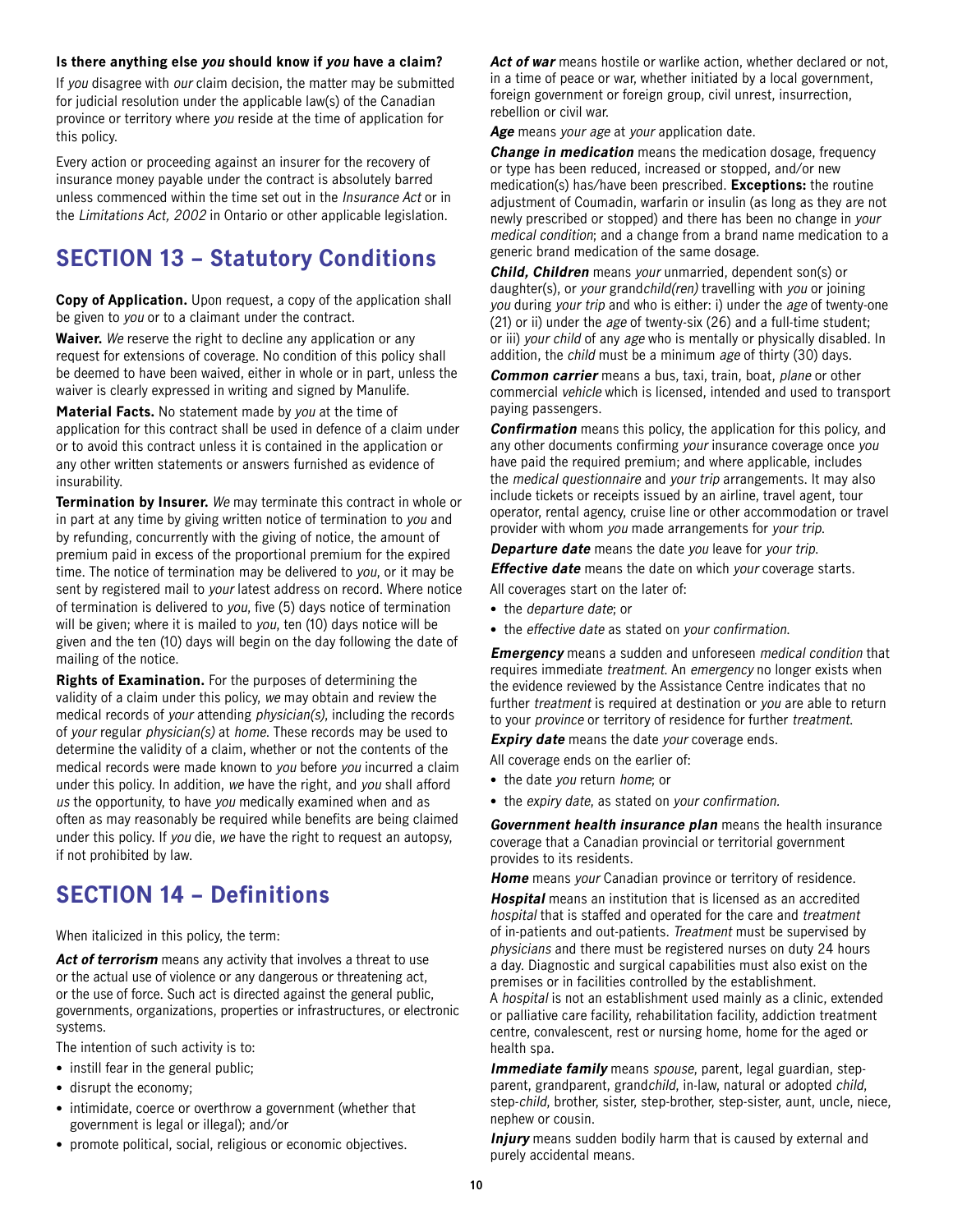<span id="page-10-0"></span>**Medical condition** means any disease, sickness or injury (including symptoms of undiagnosed conditions).

**Medical questionnaire** means all the medical questions that are included in your application for coverage under this policy.

#### **Minor mental or emotional disorder** means:

- having anxiety or panic attacks, or
- being in an emotional state or in a stressful situation.

A minor mental or emotional disorder is one where your treatment includes only minor tranquilizers or minor antianxiety medication (anxiolytics) or no prescribed medication at all.

**Physician** means a person who is not you or a member of your immediate family or your travel companion, licensed in the jurisdiction where the services are provided, to prescribe and administer medical treatment.

**Plane** means a multi-engine aircraft operated by and licensed to a regularly scheduled airline on a regularly scheduled trip operated between licensed airports and holding a valid Canadian Air Transport Board licence, Charter Air Carrier licence, or its foreign equivalent, and operated by a certified pilot.

**Pre-existing medical condition** means any medical condition that exists before your effective date.

**Reasonable and customary** means costs that do not exceed the standard fee of other providers of similar standing in the same geographical area, when providing the same treatment of a similar sickness or *injury* or for other comparable services or supplies in a similar circumstance.

**Sickness** means illness, disease, or any symptom related to that illness and/or disease.

**Spouse** means someone to whom one is legally married, or with whom one has been residing and who is publicly represented as a spouse.

**Stable** A medical condition is considered stable when all of the following statements are true:

- 1. there has not been any new treatment prescribed or recommended, or change(s) to existing treatment (including a stoppage in treatment), and
- 2. there has not been any change in medication, or any recommendation or starting of a new prescription drug, and
- 3. the medical condition has not become worse, and
- 4. there has not been any new, more frequent or more severe symptoms, and
- 5. there has been no hospitalization or referral to a specialist, and
- 6. there have not been any tests, investigation or treatment recommended, but not yet complete, nor any outstanding test results, and
- 7. there is no planned or pending treatment.

All of the above conditions must be met for a medical condition to be considered stable.

**Travel companion** means someone who shares trip arrangements with you on any one trip, up to a maximum of three (3) persons.

**Treatment** means hospitalization, a procedure prescribed, performed or recommended by a physician for a medical condition. This includes but is not limited to prescribed medication, investigative testing and surgery. **IMPORTANT**: Any reference to testing, tests, test results, or investigations excludes genetic tests. "Genetic test" means a test that analyzes DNA, RNA or chromosomes for purposes such as the prediction of disease or vertical transmission risks, or monitoring, diagnosis or prognosis.

**Trip** means the time between your effective date of insurance and expiry date.

**Vaccine** means a full course of immunization for Coronavirus (COVID-19) that is authorized by Health Canada. It must be taken according to the manufacturer's recommendation before your effective date. You must also wait the applicable period of time for it to become fully effective based on the manufacturer's recommendation, or as dictated by the applicable health authority, before your departure date.

**Vehicle** includes any private or rental passenger automobile, motorcycle, boat, mobile home, camper truck or trailer home which you use during your trip exclusively for the transportation of passengers (other than for hire).

**We, us, our** means Manulife.

**You, your** means the person(s) named as the insured(s) on the confirmation, for whom insurance coverage was applied and for whom the appropriate premium was received by us.

In this policy, words and terms denoting the singular shall be interpreted to mean the plural and vice versa, unless the context clearly indicates otherwise.

### **SECTION 15 – Notice on Privacy**

**Your privacy matters.** We are committed to protecting the privacy of the information we receive about you in the course of providing the insurance you have chosen. While our employees need to have access to that information, we have taken measures to protect your privacy. We ensure that other professionals, with whom we work in giving you the services you need under your insurance, have done so as well. To find out more about how we protect your privacy, please read our Notice on Privacy and Confidentiality.

**Notice on Privacy and Confidentiality.** The specific and detailed information requested on your application and medical questionnaire is required to process the application. To protect the confidentiality of this information, Manulife will establish a financial services file from which this information will be used to process the application, offer and administer services, and process claims. Access to this file will be restricted to those Manulife employees, mandataries, administrators or agents who are responsible for the assessment of risk (underwriting), marketing and administration of services and the investigation of claims, and to any other person you authorize or as authorized by law. These people, organizations and service providers may be in jurisdictions outside Canada, and subject to the laws of those foreign jurisdictions.

Your file is secured in our offices or those of our administrator or agent. You may request to review the personal information it contains and make corrections by writing to: Privacy Officer, Manulife, P.O. Box 1602, Waterloo, ON N2J 4C6. You may also visit Manulife at <https://www.manulife.ca/privacy-policies.html>for further details about our Privacy Policy.